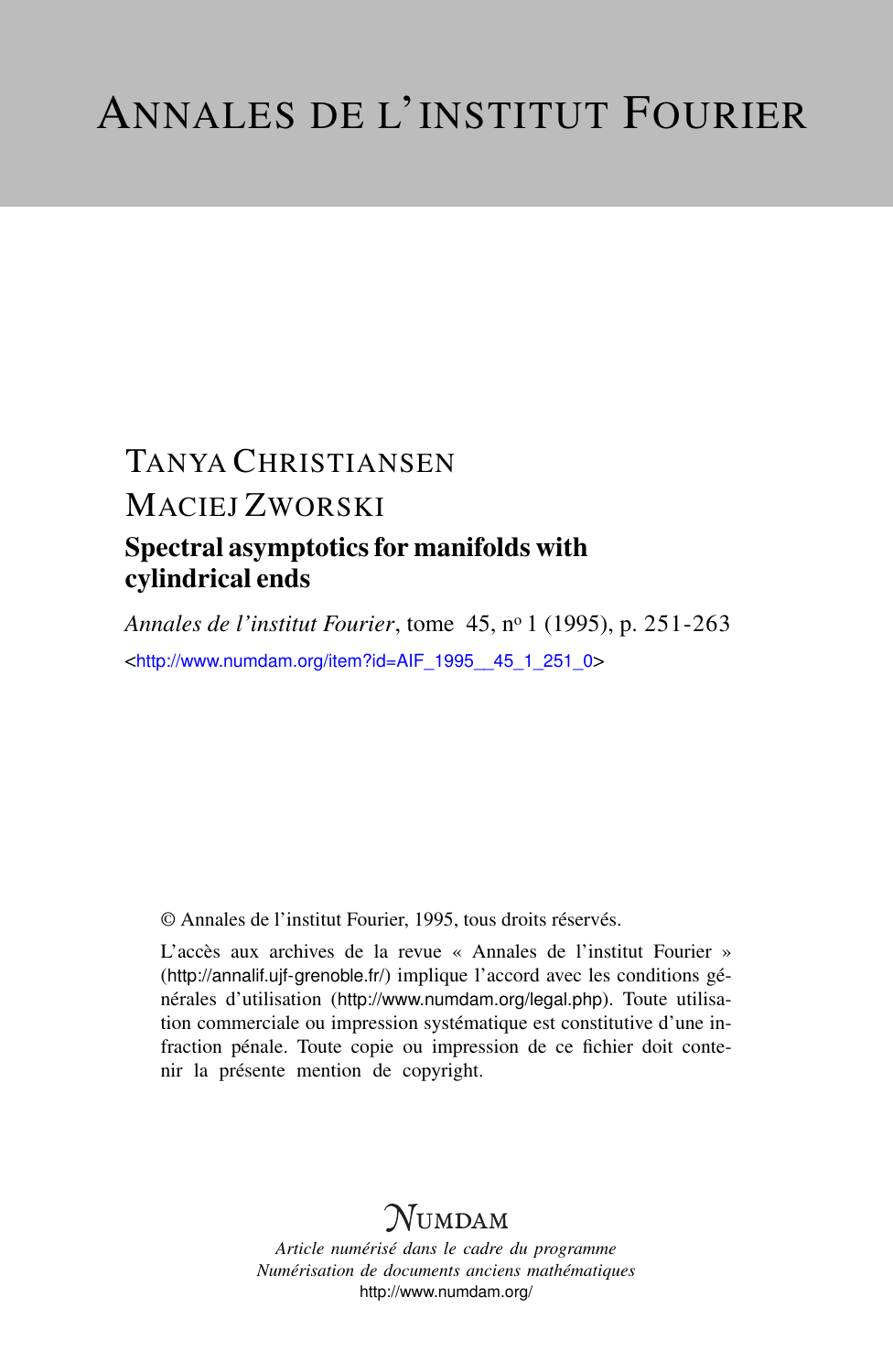## **SPECTRAL ASYMPTOTICS FOR MANIFOLDS WITH CYLINDRICAL ENDS**

**by T. CHRISTIANSEN AND M. ZWORSKI**

### **1. Introduction and statement of results.**

In this note we obtain spectral asymptotics for manifolds with cylindrical ends. Since the Laplacian has continuous spectrum one expects Weyl asymptotics for the sum of a term measuring the behaviour of the continuous spectrum and the counting function for embedded eigenvalues. Following ideas originating in mathematical physics the first term is expressed using an appropriately defined scattering matrix for manifolds with cylindrical ends [2]. In fact that term is an exact analogue of the scattering phase: see [I], [9], [14] for a discussion of the Euclidean situation, [8] and [11] for finite volume hyperbolic surfaces and [12], [13] for infinite volume hyperbolic manifolds. The consequent bound on  $N(\lambda)$ , the number of embedded eigenvalues less than or equal to  $\lambda^2$ .

$$
N(\lambda) = \mathcal{O}(\lambda^n)
$$

is optimal as shown by the example in Section 3. Here *n* is the dimension of the manifold.



*Figure 1. A manifold with a cylindrical end.*

Manifolds with cylindrical ends (see Fig. 1) are a special case of 5-manifolds [10] and since our results are expected to hold in that more

*Key words:* Eigenvalues - Scattering phase - Manifolds with cylindrical ends. A.M.S. Classification: 35P20 - 35P25 - 47A40.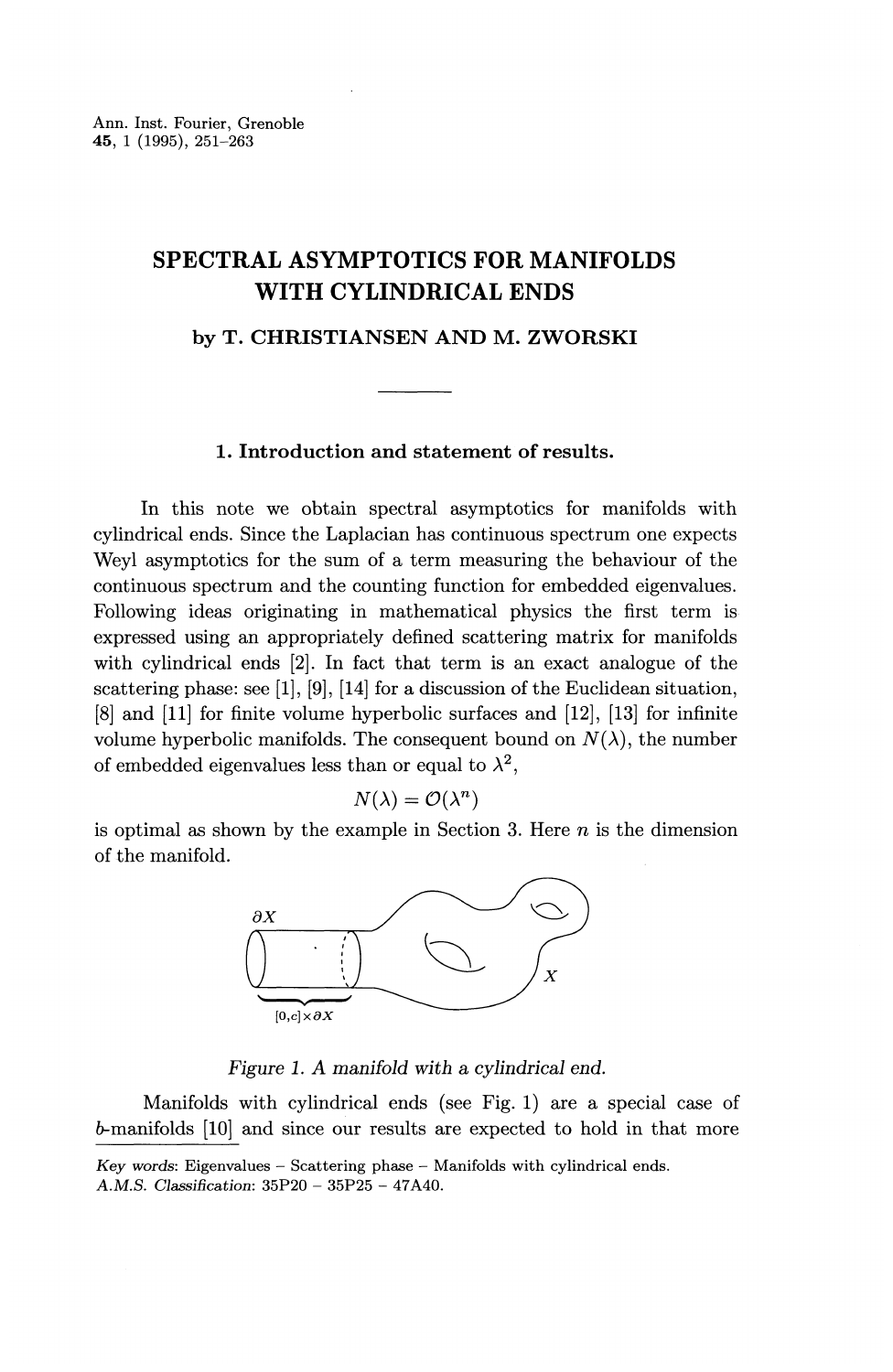general setting we recall the definition of the scattering matrix in that case. Thus let X be a compact manifold with boundary  $\partial X$  and let x be a defining function of  $\partial X$ , that is

$$
x_{|X^0} > 0
$$
,  $x_{|\partial X} = 0$ ,  $dx_{|\partial X} \neq 0$ .

Then a complete metric  $g$  on  $X$  is an exact  $b$ -metric if near the boundary it can be written as

$$
(1) \t\t g = \left(\frac{\mathrm{d}x}{x}\right)^2 + h
$$

where *h* is a semi-positive metric on *X* which restricts to a non-degenerate metric on *9X.*

If  $\Delta_X$  is the Laplace operator for  $(X,g)$  then the spectrum decomposes as

$$
\sigma(\Delta_X) = \sigma_{\rm ac}(\Delta_X) + \sigma_{\rm pp}(\Delta_X), \quad \sigma_{\rm ac}(\Delta_X) = \bigsqcup_{\mu \in \sigma(\Delta_{\partial X})} [\mu, \infty),
$$

where  $\Delta_{\partial X}$  is the Laplacian of  $(\partial X,h_{\partial X})$ . Hence the multiplicity of  $\lambda^2 \in \sigma_{ac}(\Delta)$  is given by  $N_{\partial X}(\lambda)$ , the number of eigenvalues of  $\Delta_{\partial X}$  less than or equal to  $\lambda^2$  — see [10], Section 6.9.

If  $\sigma_k^2 \in \sigma(\Delta_{\partial X})$  and  $0 \leq \sigma_k < \lambda$ , then there exists a generalized eigenfunction of the Laplacian,  $\Phi_{x,k,\lambda}^+$ ,  $(\Delta - \lambda^2) \Phi_{x,k,\lambda}^+ = 0$ , which has the following expansion at the boundary:

(2) 
$$
2\Phi_{x,k,\lambda}^{+} = x^{i\sqrt{\lambda^{2}-\sigma_{k}^{2}}} \phi_{k} + \sum_{0 \le \sigma_{m} \le \lambda} \left(\frac{\lambda^{2}-\sigma_{k}^{2}}{\lambda^{2}-\sigma_{m}^{2}}\right)^{1/4} \Psi_{x,mk}(\lambda) x^{-i\sqrt{\lambda^{2}-\sigma_{m}^{2}}} \phi_{m} + \mathcal{O}(x^{\epsilon(\lambda)}),
$$

where  $\epsilon(\lambda) > 0$ . Here  $\phi_m$ 's are the orthonormal eigenfunctions on  $\partial X$ corresponding to  $\sigma_m$ 's. The scattering matrix  $\Psi_x(\lambda) = (\Psi_{x,mk}(\lambda))$  is an  $N_{\partial X}(\lambda) \times N_{\partial X}(\lambda)$  unitary matrix whose entries are given above, for  $\lambda > 0$ . The relationship  $\Psi_x(-\lambda) = \Psi_x^*(\lambda)$  gives the matrix for negative  $\lambda$  — see [2] for a detailed discussion. We recall here that the scattering matrix depends mildly on the choice of boundary-defining function  $x$ , as the notation indicates. This definition should be compared to that in the simpler finite volume situation (see  $[8]$  and  $[11]$ ) where the scattering matrix is given by the coefficient in the expansion of the Eisenstein series: there, however, only  $\sigma_0 = 0$  contributes.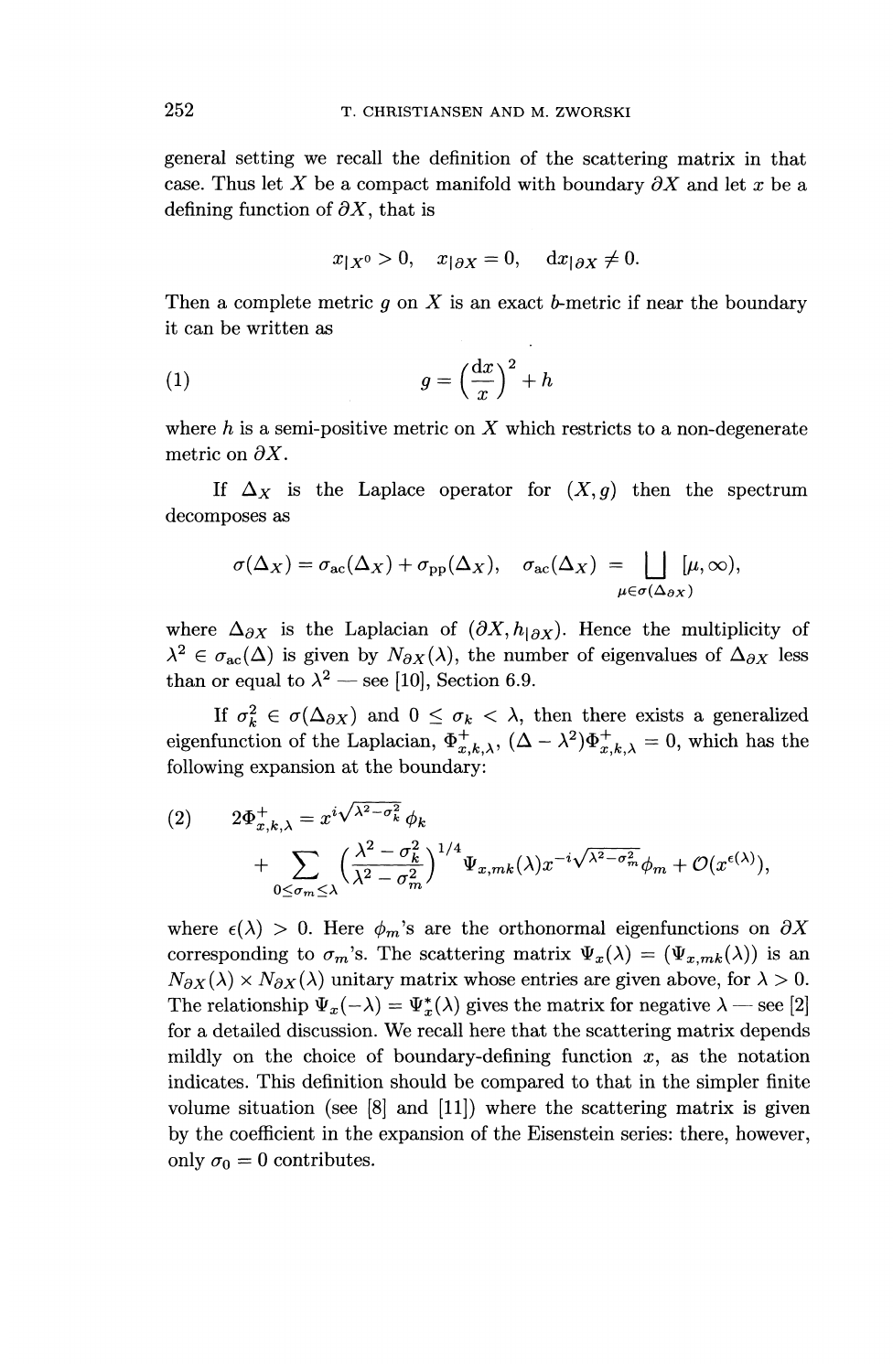The *scattering phase* is defined as the winding number

(3) 
$$
\sigma_x(\lambda) = \frac{1}{2\pi i} \left( \log \det \Psi_x(\lambda) - \log \det \Psi_x(0) \right),
$$

and we refer to Section 1.3 of [2] for its continuity properties.

A manifold is said to have *cylindrical ends* if it is a *b*-manifold and if for some  $c > 0$  we have  $h \equiv h|_{\partial X}$  for some identification  $X|_{x < c} \simeq [0, c) \times \partial X$ . By changing the defining function of the boundary we can change the value of c and below it will often be convenient to take  $c > 1$ . For manifolds with cylindrical ends we have:

THEOREM. — For *any boundary defining function x such that the metric on X is an exact product*  $\left(\frac{dx}{x}\right)^2 + h_{\vert \partial X}$  for  $x < \delta$ , for some  $\delta > 0$ , we *have*

$$
N(\lambda) = \mathcal{O}(\lambda^n),
$$
  

$$
N(\lambda) + \sigma_x(\lambda) = c_n \lim_{\epsilon \downarrow 0} \left[ \int_{X|_{x>\epsilon}} 1 + \log \epsilon \operatorname{Vol}(\partial X) \right] \lambda^n + \mathcal{O}(\lambda^{n-1})
$$

as  $\lambda \to \infty$ , where *n* is the dimension of X,  $c_n = \omega_n (2\pi)^{-n}$ , and  $\omega_n$  is the *volume of the unit ball in R"-.*

Here, the leading term depends on the «*b*-volume»

$$
\lim_{\epsilon \downarrow 0} \left[ \int_{X|_{x>\epsilon}} 1 + \log \epsilon \operatorname{Vol}(\partial X) \right]
$$

as one expects. The estimate improves the estimate of [4]:

$$
N(\lambda) = \mathcal{O}(\lambda^{2n-1}).
$$

It is natural to conjecture that the theorem holds for manifolds with exact *b-* metrics as well.

After this note was completed, we learned that L. Parnovski has independently obtained similar results.

We would like to thank Charlie Epstein, Richard Froese, Laurent Guillope and Richard Melrose for their help in our work on this paper. The partial support of the second author by the National Science Foundation is also gratefully acknowledged.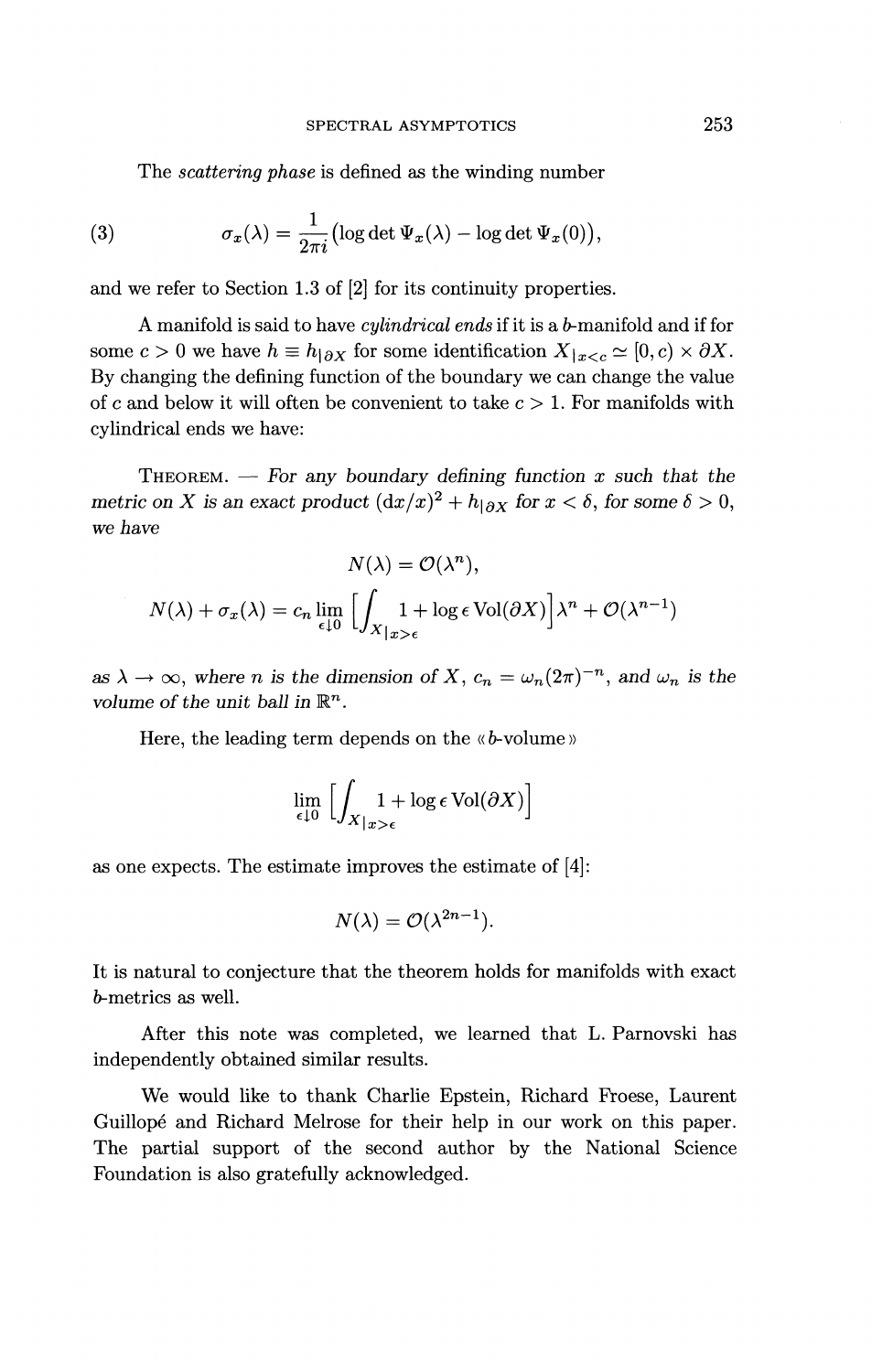### **2. Proof of the asymptotic formula.**

The method of proof is inspired by the pseudo-Laplacian of Lax-Phillips [8] and Colin de Verdiere [3]. If *X is* a manifold with cylindrical ends such that for some  $\delta > 0$ 

$$
(X_{|x<1+\delta}, g) = \left( [0, 1+\delta) \times \partial X, \left( \frac{\mathrm{d}x}{x} \right)^2 + h_{|\partial X} \right),
$$

we decompose *X* into

$$
X = X_0 \cup X_1, \quad X_0 = X_{|x > 1}.
$$

If *u* is an eigenfunction of the Laplacian, that is

$$
u \in L_b^2(X), \quad \Delta_X u = \lambda^2 u
$$

(here  $L_b^2(X) = L^2(X, d \text{ vol}_q)$ ) then

$$
(u_{|X_1})(x,y) = \sum_{j=0}^{\infty} u_j(x)\phi_j(y), \quad (x,y) \in [0,1] \times \partial X
$$

and to have  $u_{\vert X_1} \in L_b^2(X_1)$  the coefficients must satisfy

(4) 
$$
u_j(x) = \begin{cases} u_j(1) x^{\sqrt{\sigma_j^2 - \lambda^2}} & \text{if } \lambda^2 < \sigma_j^2, \\ 0 & \text{if } \lambda^2 \ge \sigma_j^2, \end{cases}
$$

and that extends to  $x < 1 + \delta$ . This implies that

(5) 
$$
\left(\partial_{\nu} + (\Delta_{\partial X} - \lambda^2)^{1/2}_+\right)u_{|\partial X_0} = 0,
$$

where  $\partial_{\nu}$  is the outward unit normal derivative and where  $(\Delta_{\partial X} - \lambda^2)^{1}_{+}$ is defined using the spectral decomposition as the positive square root of the positive part of  $(\Delta_{\partial X} - \lambda^2)$ .

Let  $T_{\lambda}$  be defined as the Laplacian  $\Delta_{X_0}$  on  $X_0$  with the boundary condition given by (5) and with the domain  $C^{\infty}(X_0)$ . The operator  $T_{\lambda}$  is symmetric and we define its *Friedrichs extension* using the form

(6) 
$$
Q_{\lambda}(u,v) = \int_{X_0} \nabla u \overline{\nabla v} + \int_{\partial X_0} (\Delta_{\partial X} - \lambda^2)_+^{1/4} u \overline{(\Delta_{\partial X} - \lambda^2)_+^{1/4} v}
$$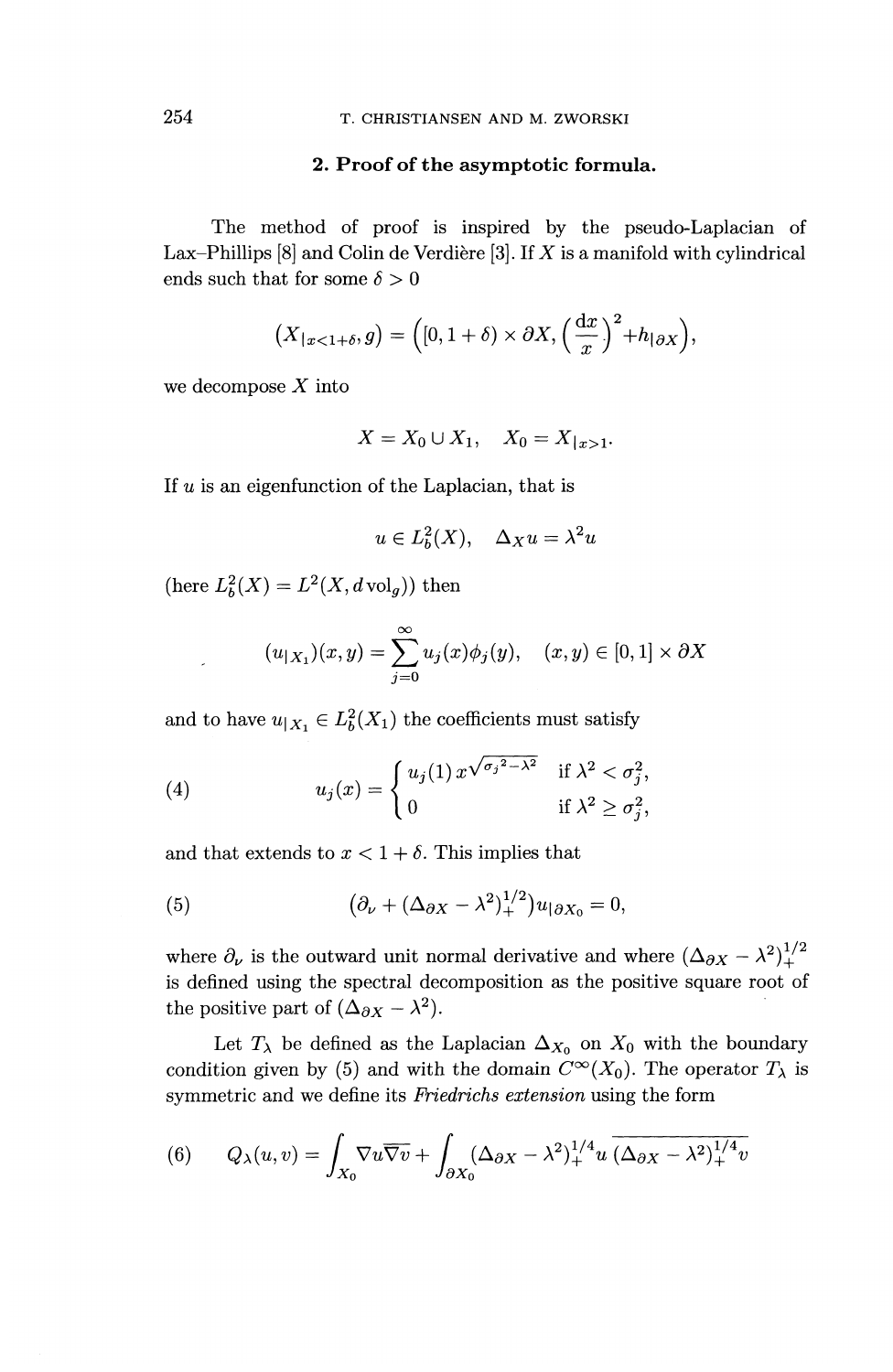with the form domain

$$
\mathcal{D}_{\lambda} = \left\{ u \in L^2(X_0) \colon Q_{\lambda}(u, u) < \infty \right\} = H^1(X_0).
$$

We will denote the corresponding self-adjoint operator by  $T_\lambda$  as well. For Dirichlet and Neumann problems on  $X_0$  the forms and form domains are given by

$$
Q_D(u, v) = \int_{X_0} \nabla u \overline{\nabla v}, \quad D_D = H_0^1(X_0);
$$
  

$$
Q_N(u, v) = \int_{X_0} \nabla u \overline{\nabla v}, \quad D_N = H^1(X_0).
$$

Hence  $Q_{\lambda}(u, u) \geq Q_N(u, u)$  for  $u \in H^1(X_0)$  and  $Q_{\lambda}(u, v) = Q_D(u, v)$  for  $u, v \in H_0^1(X_0) \subset H^1(X_0) = \mathcal{D}_\lambda$ . Thus the spectrum of  $T_\lambda$  is discrete and if  $\mu_1(\lambda) \leq \mu_2(\lambda) \leq \cdots \leq \mu_j(\lambda) \leq \cdots$  are the eigenvalues, then the max-min characterization

$$
\mu_j(\lambda) = \sup_{\substack{M_{j-1} \\ \dim M_{j-1} < j}} \inf_{\substack{u \in H^1(X_0) \cap M_{j-1}^\perp \\ \|u\|=1}} Q_\lambda(u, u),
$$

the fact that  $Q_{\lambda}(u, u)$  is non-increasing in  $\lambda$ , and comparison with the Dirichlet and Neumann forms gives the following

LEMMA 1. — The eigenvalues of  $T_{\lambda}$  depend continuously on  $\lambda$  and are *non-increasing.* If  $N_{\lambda}(r)$ ,  $N_N(r)$ ,  $N_D(r)$  denote the number of eigenvalues less than or equal than  $r^2$  for  $T_\lambda$ , the Neumann and the Dirichlet Laplacians *on XQ respectively, then*

(7) 
$$
N_D(r) \leq N_{\lambda}(r) \leq N_N(r).
$$

By applying the standard Weyl law for the Dirichlet and Neumann problems, (7) immediately yields

(8) 
$$
N_{\lambda}(r) = c_n \text{Vol}(X_0) r^n + \mathcal{O}(r^{n-1}).
$$

We also note that the error estimate is independent of  $\lambda$ .

From the comments in the beginning of this section we see that if *u* is an  $L_b^2$  eigenfunction of  $\Delta_X$ , then  $u_{|X_0}$  is in the domain of  $T_\lambda$  and  $T_{\lambda}(u_{|X_0}) = \lambda^2(u_{|X_0})$ , that is

$$
\lambda^2 \in \sigma_{\rm pp}(\Delta_X) \implies \lambda^2 \in \sigma(T_\lambda),
$$

with at least the same multiplicity. Other eigenvalues  $\lambda^2$  of  $T_\lambda$  are characterized by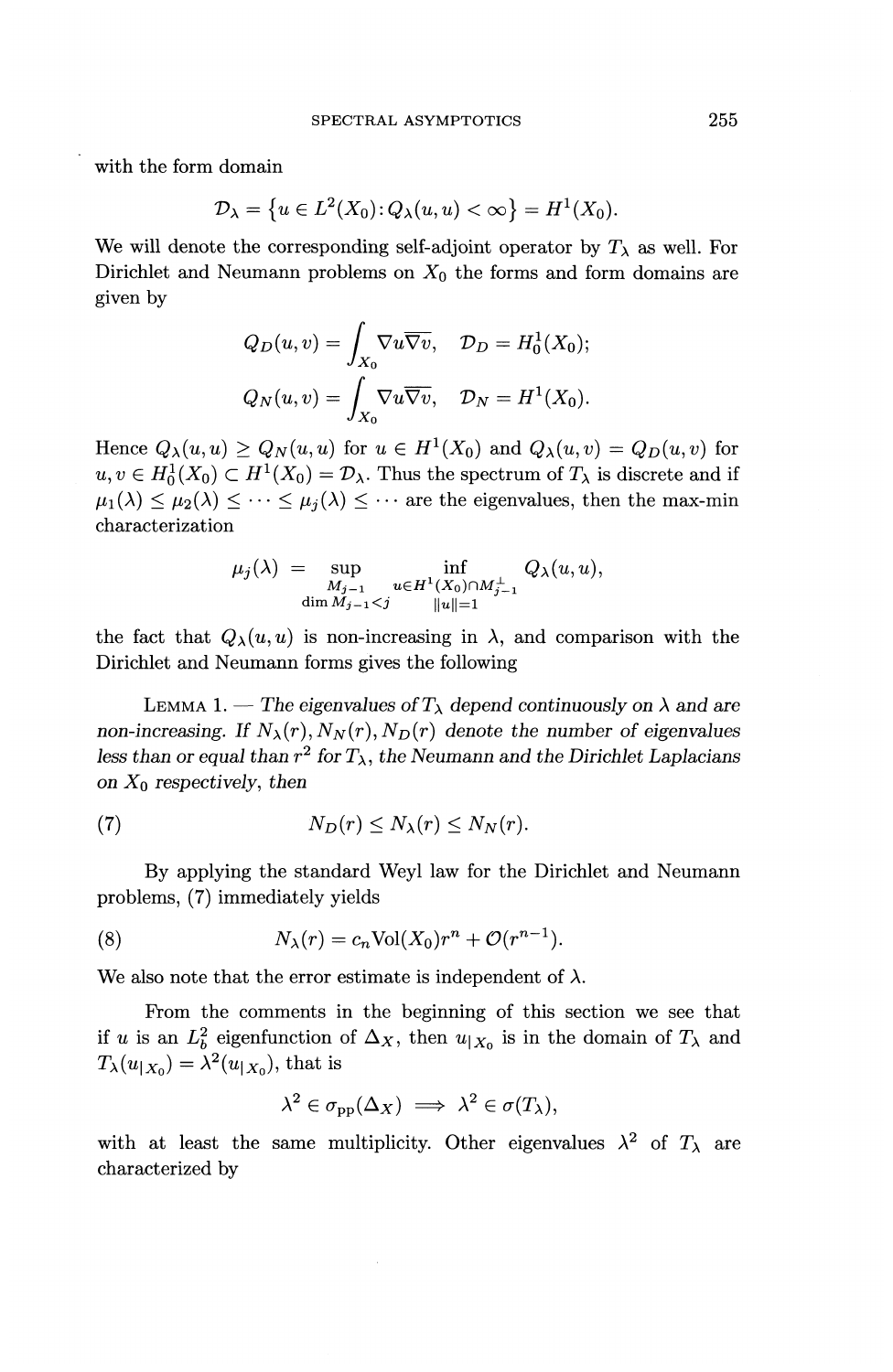LEMMA 2.  $-$  If  $\lambda^2$  is in the spectrum of  $T_{\lambda}$ , but does not correspond *to an eigenvalue of the Laplacian on X, then the scattering matrix*  $\Psi_x(\lambda)$  has 1 as an eigenvalue. Conversely, if 1 is an eigenvalue of  $\Psi_x(\lambda)$ , then  $\lambda^2$  is has 1 as an eigenvalue. Conversely, if 1 is an eigenvalue of  $\Psi_x(\lambda)$ , then  $\lambda^2$  is in the spectrum of  $T_{\lambda}$ . The multiplicity of  $\lambda^2$  as an eigenvalue of  $T_{\lambda}$  is equal to the sum of the multiplicity of  $\lambda^2$  as an eigenvalue of  $\Delta_X$  and the *multiplicity of 1 as an eigenvalue of*  $\Psi_x(\lambda)$ .

*Proof.* — Suppose  $\lambda^2$  is in the spectrum of  $T_\lambda$ , but does not correspond to an eigenvalue of the Laplacian on X. There is an eigenfunction  $u$  of  $T_{\lambda}$ , which, near the boundary of  $X_0$ , can be expanded in terms of the boundary eigenfunctions, with

$$
(u_{|x<1+\delta})(x,y) = \sum_{0 \le \sigma_j \le \lambda} \left( c_{j,+} x^{i \sqrt{\lambda^2 - \sigma_j^2}} + c_{j,-} x^{-i \sqrt{\lambda^2 - \sigma_j^2}} \right) \phi_j
$$

$$
+ \sum_{\sigma_j > \lambda} d_j x^{\sqrt{\sigma_j^2 - \lambda^2}} \phi_j.
$$

Clearly *u* can be smoothly extended to  $\tilde{u}$  on X by allowing x to range down to 0 (as in the expansion above), and then  $\Delta_X \tilde{u} = \lambda^2 \tilde{u}$ . The factorthat *u* does not correspond to an  $L<sub>i</sub><sup>2</sup>$  eigenfunction for the Laplacian on  $\lambda$ means that not all the  $c_{j,+}$ ,  $c_{j,-}$  are 0, and the boundary condition implies that  $c_{j,+} = c_{j,-}$ . Since we can write  $\tilde{u}$  as a linear combination of the that  $c_{j,+} = c_{j,-}$ . Since we can write  $\tilde{u}$  as a linear combination of the generalized eigenfunctions  $\Phi^+_{x,k,\lambda}$  (and possibly  $L_b^2$  eigenfunctions), this means that 1 is an eigenvalue of the matrix

$$
S_x(\lambda) = \{S_{x,mk}(\lambda)\} = \left\{ (\lambda^2 - \sigma_k^2)^{1/4} (\lambda^2 - \sigma_m^2)^{-1/4} \Psi_{x,mk}(\lambda) \right\}, \quad \lambda \neq \sigma_j.
$$

Then it follows that 1 is an eigenvalue of  $\Psi_x(\lambda)$ , if  $\lambda \neq \sigma_j$ , since  $S_x(\lambda)$ and  $\Psi_x(\lambda)$  are similar matrices. When  $\lambda = \sigma_i$ , using the fact that  $\Psi_x(\lambda)$ and  $S_{x}(\lambda)$  are continuous as  $|\lambda| \downarrow |\sigma_j|$  (see [2], Section 1.3), we see the eigenvalues of  $\Psi_x(\lambda)$  and  $S_x(\lambda)$  are equal at these points as well.

Conversely, assume 1 is an eigenvalue of  $\Psi_x(\lambda)$ , and thus of  $S_x(\lambda)$ . That is, there is a *v* which is a linear combination of the generalized eigenfunctions  $\Phi^+_{x,k,\lambda}$  of the Laplacian on X which is given, near the boundary, by

$$
\sum_{\sigma_k^2 \leq \lambda^2} d_k \left( x^i \sqrt{\lambda^2 - \sigma_k^2} + x^{-i} \sqrt{\lambda^2 - \sigma_k^2} \right) \phi_k + \sum_{\sigma_k^2 > \lambda^2} c_k x^{\sqrt{\sigma_k^2 - \lambda^2}} \phi_k
$$

for some constants  $d_k$  and  $c_k$ , with not all  $d_k = 0$ . If we restrict v to  $X_0$ , we for some constants  $d_k$  and  $c_k$ , with not all  $d_k = 0$ . If we restrict find  $\Delta_{X_0}(v_{|X_0}) = \lambda^2 v_{|X_0}$ , and  $(\partial_\nu + (\Delta_{\partial X} - \lambda^2)^{1/2}_+) v_{|{\partial X_0}} = 0$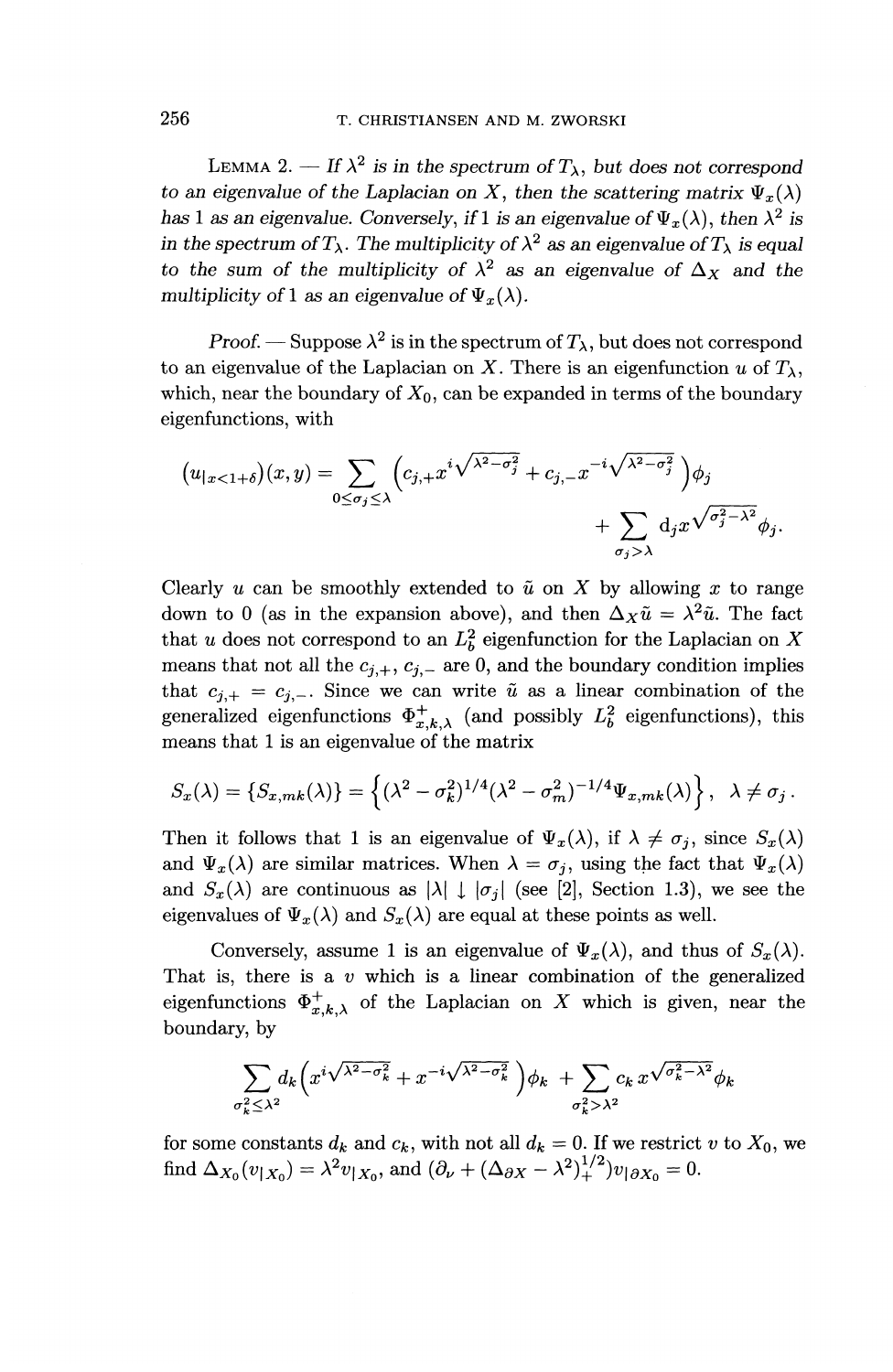This proves the lemma, except for the question of multiplicities. From the argument above it follows that to independent eigenfunctions of  $T_\lambda$  with eigenvalue  $\lambda^2$  which do not correspond to eigenfunctions of  $\Delta_X^{},$  we obtain the same number of eigenvectors of  $\Psi_x(\lambda)$ , corresponding to eigenvalue 1.

Thus it remains to show that the multiplicity of  $\lambda^2$  as an eigenvalue of  $T_{\lambda}$  is at least as great as the multiplicity of 1 as an eigenvalue of  $\Psi_x(\lambda)$ . Suppose that 1 is an eigenvalue of  $\Psi_x(\lambda)$  with multiplicity *J*. Then, since  $\Psi_x(\lambda)$  is unitary, it has *J* linearly independent eigenvectors with eigenvalue 1. If  $\lambda \neq \sigma_i$ , any j, then we get *J* linearly independent eigenvectors of  $S_x(\lambda)$  and thus, by the discussion above, *J* linearly independent eigenfunctions of  $T_{\lambda}$ .

If  $\lambda^2 = \sigma_M^2$ , we proceed as follows: if  $c = (c_1, ... c_m)$  is an eigenvector of  $\Psi_x(\lambda)$ , let

$$
d_i = \begin{cases} (\lambda^2 - \sigma_i^2)^{-1/4} c_i & \text{if } i \neq M, \\ c_i & \text{if } i = M. \end{cases}
$$

Then

$$
\left(2\sum d_k\Phi_{x,k,\lambda}^+\right)|_{x<1+\delta}=\sum_{\sigma_k^2<\sigma_M^2}d_k\left(x^i\sqrt{\lambda^2-\sigma_k^2}+x^{-i\sqrt{\lambda^2-\sigma_k^2}}\right)\phi_k+\sum_{\sigma_\ell^2=\sigma_M^2}\tilde{c}_\ell\phi_\ell+\sum_{\sigma_\ell^2>\sigma_M^2}\tilde{c}_\ell x^{\sqrt{\sigma_\ell^2-\lambda^2}}\phi_\ell.
$$

Restricting  $\sum d_k \Phi_{x,k,\lambda}^+$  to  $X_0$ , we get a function that satisfies the boundar conditions for  $T_{\lambda}$ , and thus is an eigenfunction for  $T_{\lambda}$ . Additionally, if we start with *J* linearly independent eigenvectors of  $\Psi_x(\lambda)$  with eigenvalue 1, we get *J* linearly independent eigenfunctions of  $T_\lambda$ .

This motivates the following definition:

(9) 
$$
P_x(\lambda) = \sum_{0 \le \xi \le \lambda} \dim \{v \in \mathbb{C}^{N_{\partial X}(\xi)} : \Psi_x(\xi)v = v\},
$$

that is,  $P_x(\lambda)$  is the number of times 1 is an eigenvalue of  $\Psi_x(\xi)$  for  $0 \leq \xi \leq \lambda$  (counted with multiplicities). Lemma 2 shows that

(10) 
$$
N(r) + P_x(r) = \sharp \{ \lambda^2 : \lambda^2 \in \sigma(T_\lambda), 0 \le \lambda \le r \},
$$

where the eigenvalues are counted with their multiplicities.

For the right hand side we get:

LEMMA 3.  $-$  If  $N_r$  is defined as in Lemma 1 then

$$
\sharp{\lambda^2:\lambda^2\in\sigma(T_\lambda),\ 0\leq\lambda\leq r} = N_r(r).
$$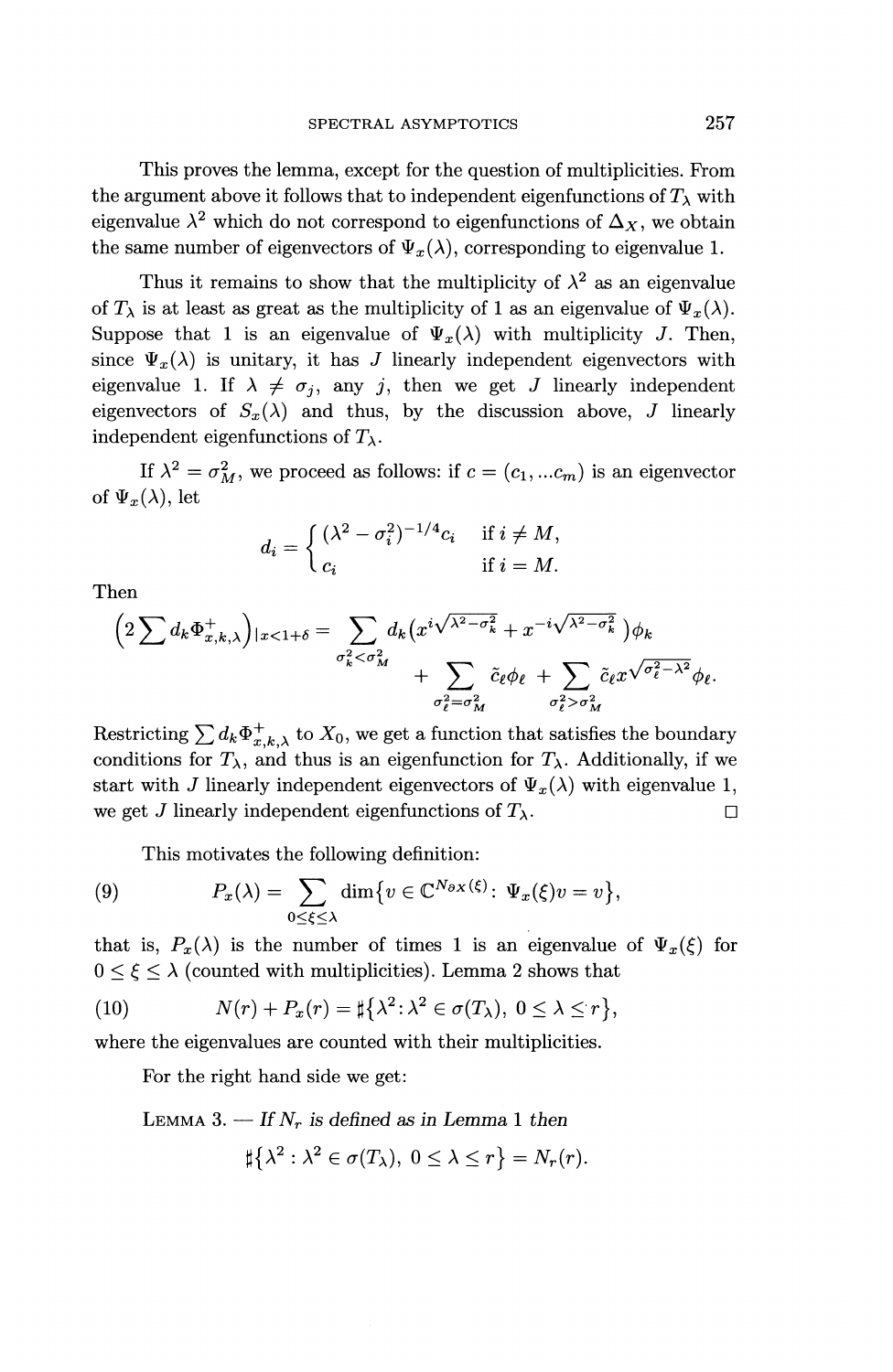*Proof.* — By Lemma 1,  $\mu_i(\lambda) \in \sigma(T_\lambda)$  are continuous and nonincreasing in  $\lambda$ . Hence if  $\mu_j(\lambda) = \lambda^2 \leq r^2$  for some *j* then  $\mu_j(r) \leq \mu_j(\lambda) \leq r^2$ . Conversely, if  $\mu_j(r) \leq r^2$ , then  $\mu_j(\lambda) = \lambda^2$  for exactly one  $0 \leq \lambda \leq r$ , since  $\mu_j(\lambda) - \lambda^2$  is a strictly decreasing function, and  $\mu_i(0) \geq 0$ .

The next lemma gives the desired upper bound for the sum of the counting function  $P_x(\lambda)$  and the number of embedded eigenvalues:

LEMMA 4. — If the metric on X is of exact product type for  $x < 1 + \delta$ , *some*  $\delta > 0$ *, then* 

$$
N(\lambda) + P_x(\lambda) = c_n \left( \int_{X, x > 1} 1 \right) \lambda^n + \mathcal{O}(\lambda^{n-1}).
$$

*Proof.* — This follows from  $(8)$ ,  $(10)$  and Lemma  $(3)$ .

The following lemma bounds the variation of  $\sigma_x$ .

LEMMA 5.  $-$  For any boundary-defining function x such that the *metric has the form* (1) *near the boundary,*

$$
|\sigma_x(\lambda+1)-\sigma_x(\lambda)|\leq P_x(\lambda+1)-P_x(\lambda)+\mathcal{O}(\lambda^{n-1}).
$$

*Proof.* — We note that the unitarity of  $\Psi_x(\lambda)$  implies that

(11) 
$$
\sigma_x(\lambda) = \frac{1}{2\pi} \sum_{0 \le \sigma_j \le \lambda} \theta_j(\lambda),
$$

where the  $\theta_i(\lambda)$  are the arguments of the eigenvalues of  $\Psi_x(\lambda)$ . We recall (see [2], Section 1.3) that  $\Psi_x(\lambda)$  is continuous, except where  $\lambda^2$  crosses a point in the spectrum of the boundary Laplacian  $\Delta_{\partial X}$ . The magnitude of the jump in  $\sigma_x(\lambda)$  at  $\lambda = \sigma_j$  is no worse than  $\frac{1}{2}$  times the multiplicity of  $\sigma_j^2$ as an eigenvalue of  $\Delta_{\partial X}$ , a contribution which is  $\mathcal{O}(\lambda^{n-1})$ . Since there are  $\mathcal{O}(\lambda^{n-1})$   $\theta_i$ 's in (11), and if any is to change by more than  $2\pi$  it must cross an integral multiple of  $2\pi$  (and hence a point where 1 is an eigenvalue of the scattering matrix), we get the lemma.  $\square$ 

For completeness, we include the following lemma which describes the variation of the scattering phase under a change of a boundary defining function.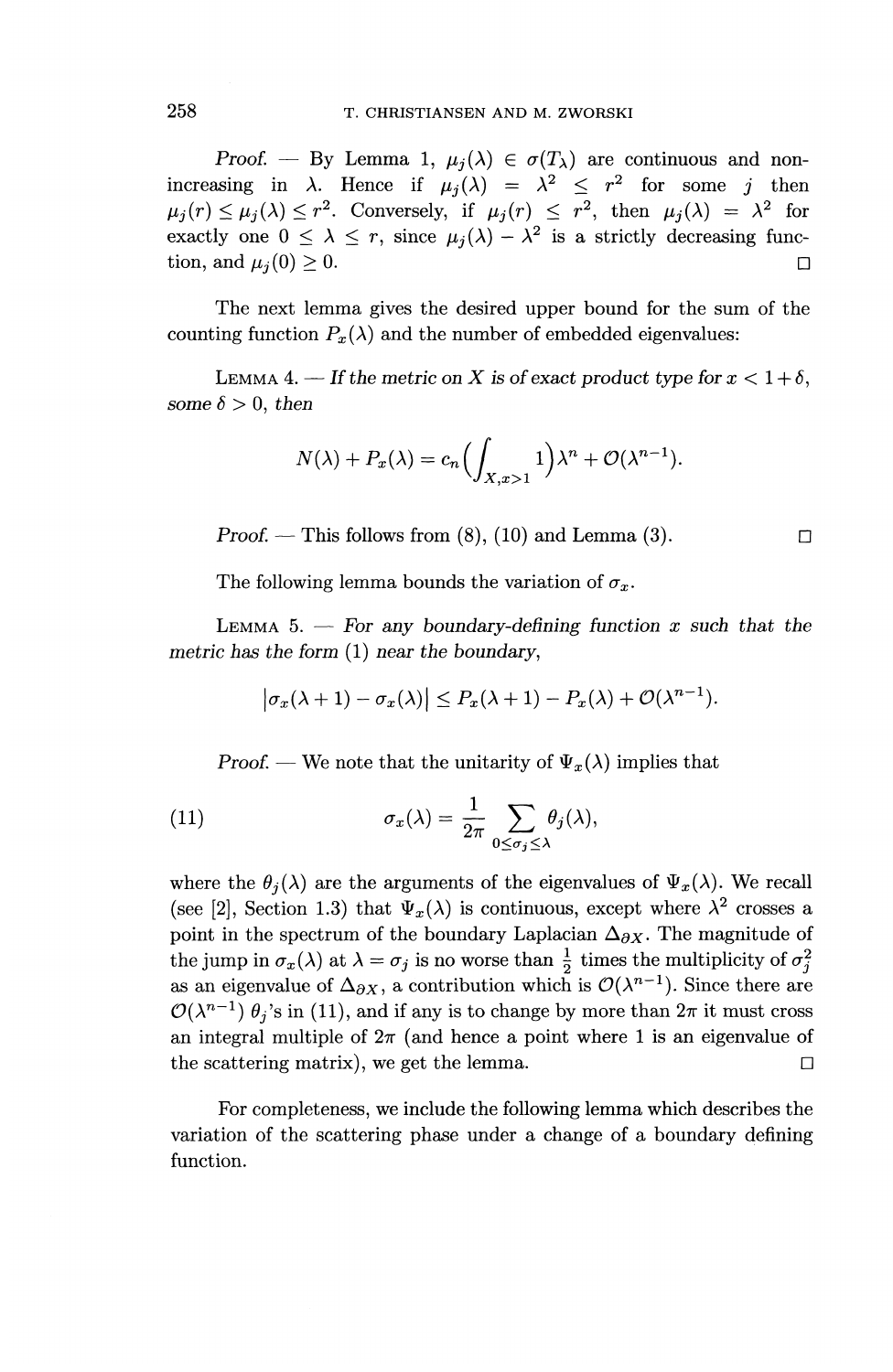LEMMA  $6. -$  If  $a > 0$  is a constant and if the metric on X is of the *form* (1) *for*  $x < \epsilon$ *, some*  $\epsilon > 0$ *, then* 

$$
\sigma_{ax}(\lambda) - \sigma_x(\lambda) = \frac{1}{\pi} \log a \sum_{0 \le \sigma_k \le \lambda} \sqrt{\lambda^2 - \sigma_k^2}.
$$

*Proof. —* Recall that the entries in the scattering matrix corresponding to the boundary defining function *x* are determined by the leading terms of a generalized eigenfunction of the Laplacian at the boundary, as in (2):

$$
x^{i\sqrt{\lambda^{2}-\sigma_{k}^{2}}}\phi_{k} + \sum_{0 \leq \sigma_{m} \leq \lambda} \left(\frac{\lambda^{2}-\sigma_{k}^{2}}{\lambda^{2}-\sigma_{m}^{2}}\right)^{1/4} \Psi_{x,mk}(\lambda) x^{-i\sqrt{\lambda^{2}-\sigma_{m}^{2}}} \phi_{m} + \mathcal{O}(x^{\epsilon(\lambda)})
$$
  
= 
$$
\left[ (ax)^{i\sqrt{\lambda^{2}-\sigma_{k}^{2}}} \phi_{k} + \sum_{0 \leq \sigma_{m} \leq \lambda} \left(\frac{\lambda^{2}-\sigma_{k}^{2}}{\lambda^{2}-\sigma_{m}^{2}}\right)^{1/4} \Psi_{x,mk}(\lambda) a^{i\sqrt{\lambda^{2}-\sigma_{k}^{2}}} + i\sqrt{\lambda^{2}-\sigma_{m}^{2}} (ax)^{-i\sqrt{\lambda^{2}-\sigma_{m}^{2}}} \phi_{m} + \mathcal{O}\left((ax)^{\epsilon(\lambda)}\right) \right] a^{-i\sqrt{\lambda^{2}-\sigma_{k}^{2}}}.
$$

The sum in square brackets on the third line is the expansion, at the boundary, of the generalized eigenfunction which determines the entries in the scattering matrix for the boundary defining function *ax.* Therefore,

$$
\Psi_{ax,mk}(\lambda) = \Psi_{x,mk}(\lambda) a^{i\sqrt{\lambda^2 - \sigma_k^2} + i\sqrt{\lambda^2 - \sigma_m^2}},
$$

and a straight-forward computation completes the proof of the lemma.  $\square$ 

*Proof of Theorem. —* We recall the trace formula of [2]:

$$
\mathcal{F}\left[b\text{-Tr}_x\left(\cos\left(t\sqrt{\Delta}\right)\right)\right](\lambda) = \pi \frac{d}{d\lambda}\sigma_x(\lambda) + \frac{1}{4}\pi \sum_{\substack{\sigma_k^2 \in \text{spec }\Delta_{\partial X} \\ \sigma_k \neq 0}} \delta(\lambda - \sigma_k)
$$
\n
$$
(12) \qquad + \frac{1}{2}\pi \text{Tr}\,\Psi_x(0)\delta(\lambda) + \pi \sum_{\substack{\lambda_j^2 \in \text{ppSpec }\Delta}} \delta(\lambda - \lambda_j)
$$

and the behaviour of  $b\text{-}\mathrm{Tr}_x\cos(t\sqrt{\Delta}\,)$  near  $t = 0$  (see [2], Lemma 1.1)

(13) 
$$
\frac{1}{\pi} \mathcal{F} \Big[ \widehat{\rho}(t) b \cdot \text{Tr}_x \cos(t\sqrt{\Delta}) \Big] (\lambda)
$$
  
=  $nc_n \lim_{\epsilon \downarrow 0} \Big[ \int_{X|_{x > \epsilon}} 1 + \log \epsilon \text{Vol}(\partial X) \Big] \lambda^{n-1} + \mathcal{O}(\lambda^{n-2}),$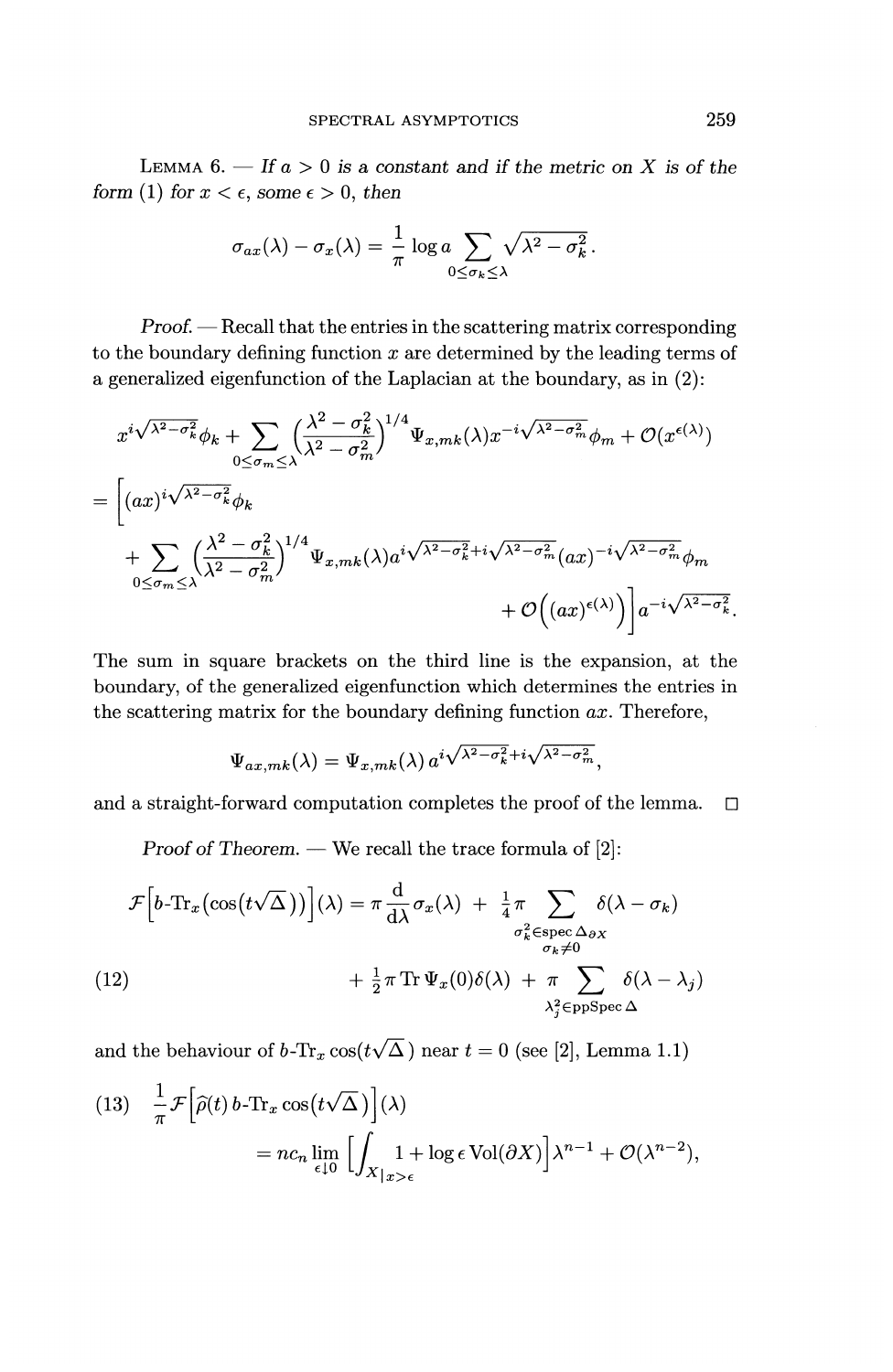where  $\hat{\rho} \in C_c^{\infty}(\mathbb{R})$ ,  $\hat{\rho}(0) = 1$ , and  $\hat{\rho}(t)$  has sufficiently small support. We will also require that  $\rho > 0$ . Let

(14) 
$$
e_x(\lambda) = \sigma_x(\lambda) + N(\lambda).
$$

Then for  $\lambda \geq 0$ , the formula (12) shows that

(15) 
$$
\rho * d e_{x}(\lambda) = \frac{1}{\pi} \mathcal{F}(\widehat{\rho}(t) b \cdot Tr_{x} \cos(t\sqrt{\Delta}))(\lambda) + \mathcal{O}(\lambda^{n-2}),
$$

where we used the standard estimate  $N_{\partial X}(\lambda) = \mathcal{O}(\lambda^{n-1})$  to estimate the contribution of the second term.

We will now apply Hörmander's Tauberian argument [7] to obtain asymptotics for  $e_x(\lambda)$  in the special case where x is chosen so that the metric is a product for  $x < 1 + \delta$ , some  $\delta > 0$ . We do not, however, have the positivity of  $de_x(\lambda)$ , and to circumvent this problem we use the asymptotics of Lemma 4 and the estimate of Lemma 5. In fact, they yield immediately

(16) 
$$
e_x(\lambda + 1) - e_x(\lambda) = \mathcal{O}(\lambda^{n-1}).
$$

Integrating (15) from 0 to  $\lambda$  gives the theorem in this special case, since (16) shows that

(17) 
$$
\left| \int \rho(\lambda - \mu) e_x(\mu) d\mu - e_x(\lambda) \right| = \mathcal{O}(\lambda^{n-1}).
$$

The proof for the more general choice of *x* satisfying the conditions of the theorem follows from the result in the special case above, along with  $(13)$ ,  $(15)$ , Lemma 6, and Hörmander's argument.  $\square$ 

#### **3. An example.**

This section describes a class of examples of compact manifolds with boundary and exact b-metrics which have an infinite number of eigenvalues. In fact, the manifolds are *n*-dimensional, and  $N(\lambda)$  grows like  $\lambda^n$ . This shows that the bound on the growth of the number of eigenvalues proved in the previous section is sharp. These examples were motivated by the example of [5].

It will be helpful to consider manifolds with two infinite cylindrical ends instead of two boundary components. Let (V, *h)* be a smooth, compact,  $(n-1)$  dimensional Riemannian manifold without boundary, and let

$$
(X,g) = (\mathbb{R} \times Y, dt^2 + f(t)^{4/(n-1)}h),
$$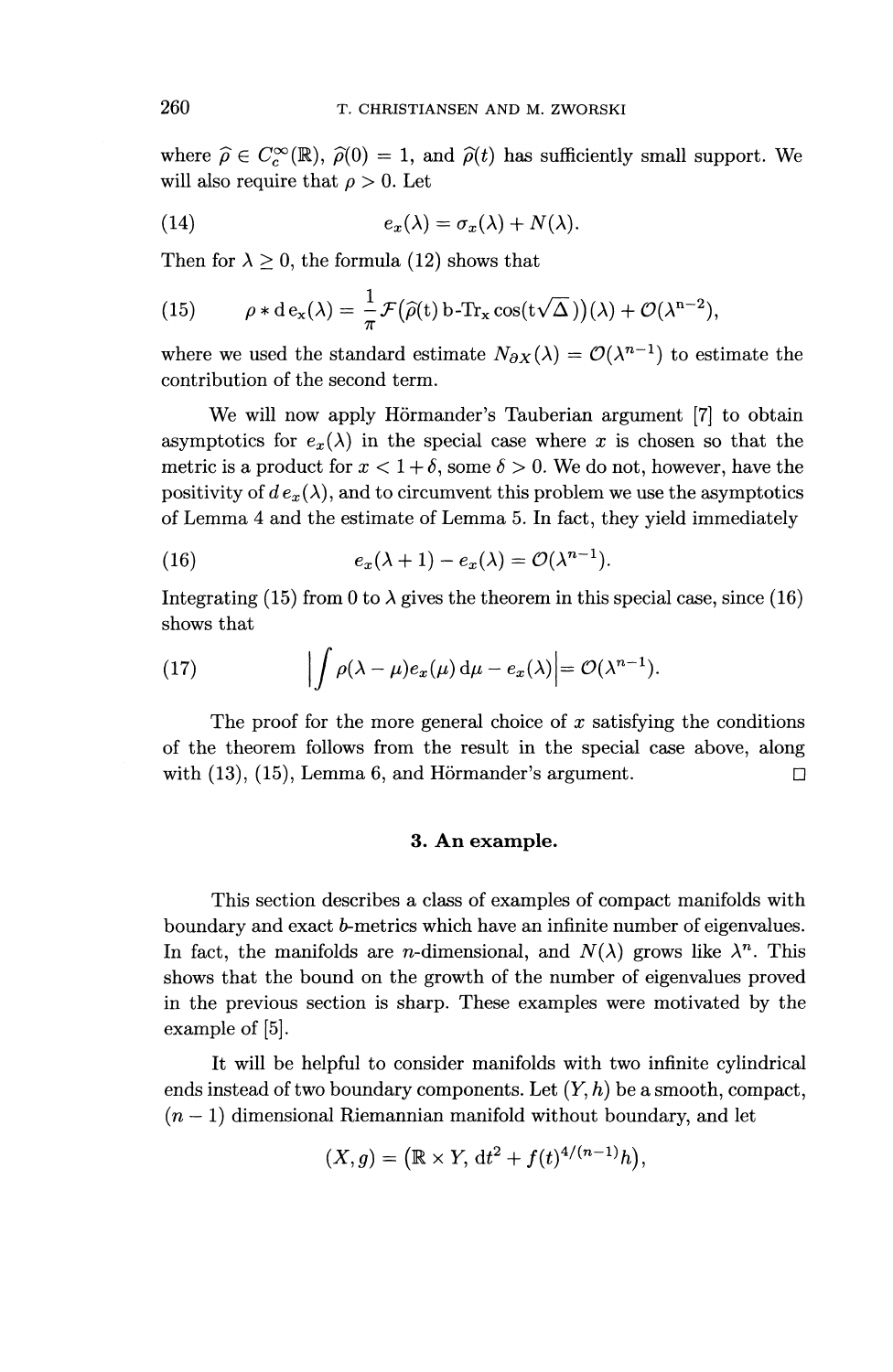where  $f \in C^{\infty}(\mathbb{R})$  — see Figure 2. We choose  $f(t) \equiv 1$  outside a compact set; then a change of variables makes *X* a compact manifold with two

boundary components and an exact *b*-metric. The Laplacian on *X* is  
(18) 
$$
\Delta = f(t)^{-1} \left( D_t^2 + \frac{f''(t)}{f(t)} + \frac{1}{f(t)^{4/(n-1)}} \Delta_Y \right) f(t),
$$

where  $\Delta_Y$  is the Laplacian on Y.



*Figure 2. A manifold with many embedded eigenvalues: f(t) large on a compact set.*

If  $\{\sigma_i^2\}$  are the eigenvalues of the Laplacian on Y, listed with multiplicity, and  $\{\phi_j\}$  are a set of corresponding orthonormal eigenfunctions, then we may expand (18) in terms of the eigenfunctions on *Y*. If  $\chi(t, y) \in C_c^{\infty}(X)$ , then

(19) 
$$
\Delta \chi(t, y) = \frac{1}{f(t)} \sum_{j} \left( D_t^2 + \frac{f''(t)}{f(t)} + \frac{1}{f(t)^{4/(n-1)}} \sigma_j^2 \right) \times f(t) \phi_j(y) \int_Y \overline{\phi_j(y')} \chi(t, y') \newline = \frac{1}{f(t)} \sum_{j} (D_t^2 + V_j + \sigma_j^2) f(t) \phi_j(y) \int_Y \overline{\phi_j(y')} \chi(t, y')
$$

where

$$
V_j = \frac{f''(t)}{f(t)} + (f(t)^{-4/(n-1)} - 1)\sigma_j^2.
$$

If we choose  $f(t) \geq 1$ , and  $f(t) > 1$  on a compact set, then  $V_j$  has compact support, and  $V_j \ll 0$  on a fixed compact set for *j* sufficiently large. Using (19), we see that  $\lambda_k^2$  is an eigenvalue of the Laplacian on X if and only if  $(\lambda_k^2 - \sigma_j^2)$  is an eigenvalue of  $D_t^2 + V_j$  for some j.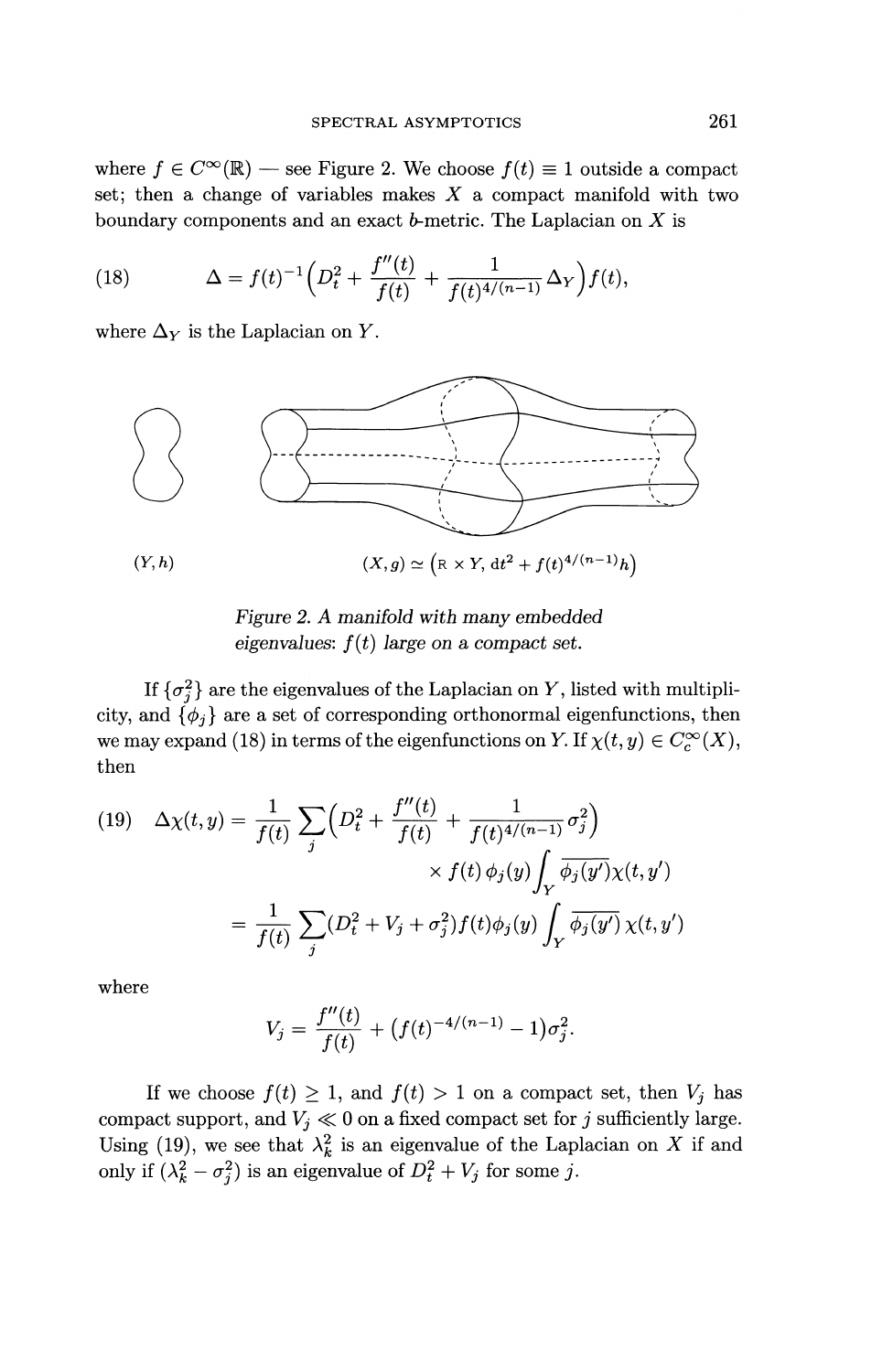To find the asymptotic behaviour of  $N(\lambda)$  for X, we need to know the asymptotic behaviour both of the  $\sigma_i^2$  and of the eigenvalues of  $D_t^2 + V_i$ , as j goes to infinity. The standard Weyl law for  $\partial X$  gives that

(20) 
$$
\sum_{\sigma_j \leq \lambda} \sigma_j = \frac{n-1}{n} c_{n-1} \operatorname{Vol}(Y) \lambda^n + \mathcal{O}(\lambda^{n-1}),
$$

where  $c_m = \omega_m (2\pi)^{-m}$  and  $\omega_m$  is the volume of the unit ball in  $\mathbb{R}^m$ 

To study the behaviour of the one dimensional Schrodinger operator we take the semi-classical point of view with  $h = \sigma_a^{-1}$  — see [6]. As  $j \to \infty$ the operator  $D_t^2 + V_j$  has

(21) 
$$
\frac{\sigma_j}{\pi} \left( \int \sqrt{1 - f^{-4/(n-1)}(t)} \, dt + o(1) \right)
$$

eigenvalues, and they lie in the interval  $[-\sigma_i^2 a + c, 0]$ , where

$$
a = \max(1 - f^{-4/(n-1)}(t)).
$$

Finally, using (20) and (21), we can bound  $N(\lambda)$  from above and below as  $\lambda \to \infty$ . Summing over  $\sigma^2$  such that  $\sigma^2 \leq \lambda^2$ , we get, as  $\lambda \to \infty$ .

$$
\frac{N(\lambda)}{\lambda^n} \ge \frac{(n-1)c_{n-1}}{n\pi} \operatorname{Vol}(Y) \int \sqrt{1 - f^{-4/(n-1)}(t)} \, \mathrm{d}t + o(1).
$$

This shows that the order of growth of embedded eigenvalues given by the theorem in Section 1 is indeed optimal. Similarly, summing over

the theorem in Section 1 is indeed optimal. Similarly, summing over those 
$$
\sigma_j^2
$$
 such that  $\sigma_j^2 \leq \lambda^2/(1-a)$ , we can bound  $N(\lambda)$ , as  $\lambda \to \infty$ , by:  

$$
\frac{N(\lambda)}{\lambda^n} \leq \frac{(n-1)c_{n-1}}{n\pi} \text{Vol}(Y)(1-a)^{-n/2} \int \sqrt{1-f^{-4/(n-1)}(t)} dt + o(1).
$$

#### BIBLIOGRAPHY

- [1] M.Sh. BIRMAN and M.G. KREIN, On the theory of wave operators and scattering operators, Dokl. Akad. Nauk SSSR, 144 (1962), 475-478.
- [2] T. CHRISTIANSEN, Scattering theory for manifolds with asymptotically cylindrical ends, J. Funct. Anal. (to appear).